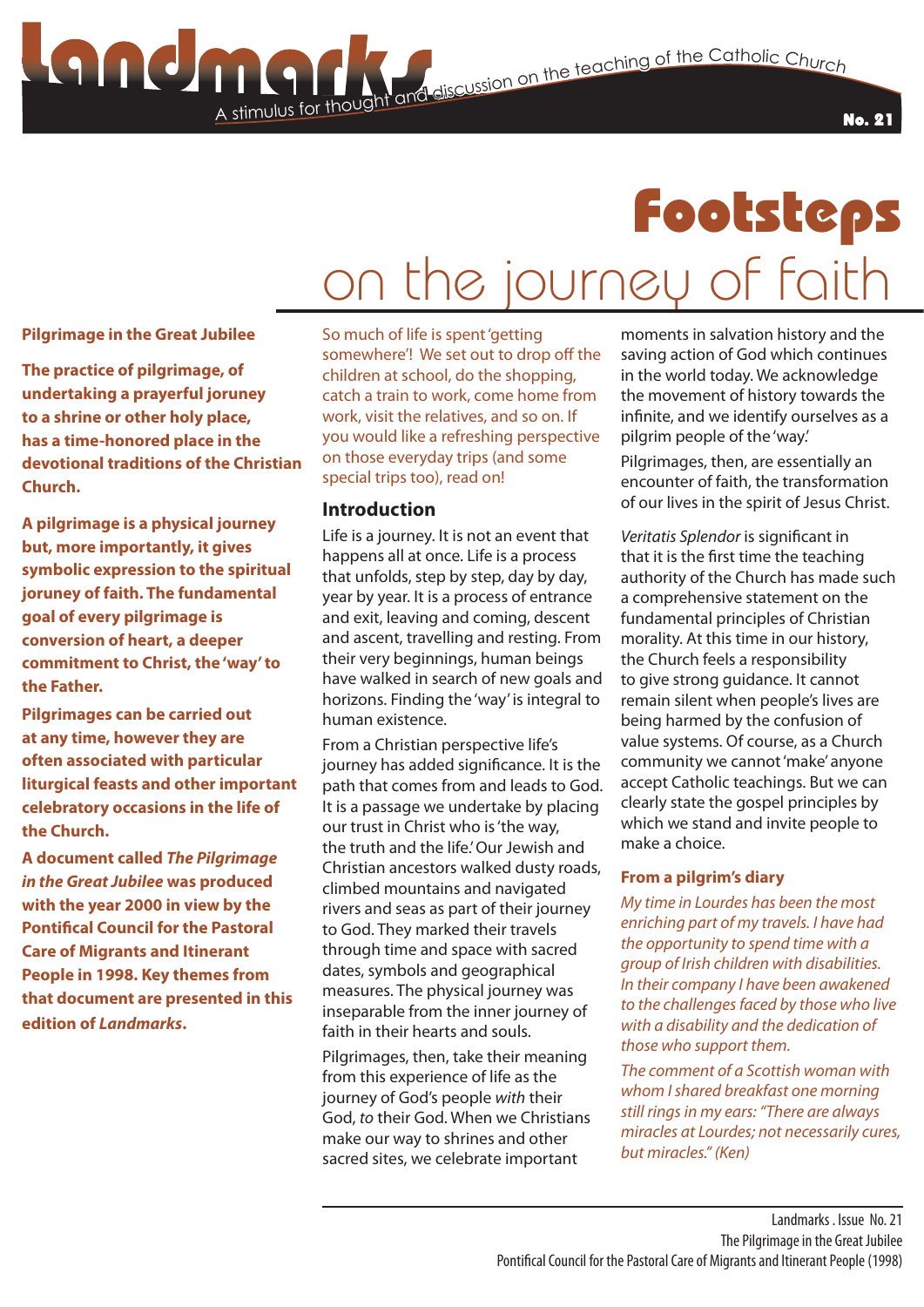# A stimulus for thought and discussion on the teaching of the Catholic Churc<sub>h</sub>

# A physical sojourn

## **Israel's pilgrimage**

From an Old Testament perspective, we can view our lives today as following in the footsteps of our ancestors in faith:

- **• Adam's pilgrimage**. Like Adam and Eve we are born into the world through God's creative, loving hands.
- **• Abraham's pilgrimage**. Like Abraham and Sarah we set out in a life of faith and identify ourselves with a people of faith.
- **• The pilgrimage of the Exodus**. Leaving the bonds of sin, wandering in the wilderness, enduring trials and entering the promised land: the great signposts in our biblical tradition find contemporary expression in our lives today.

Now, as then, God watches over the chosen people, sustaining them and calling them forward.

## **Christ's pilgrimage**

In the New Testament Jesus enters human history as God-made-flesh. He identifies fully with the human journey—the agony, the ecstasy and the mundane. As a child he travels with Mary and Joseph to the Temple. As an adult he walks from town to town proclaiming the Good News. His journey ultimately takes him to Jerusalem and along the road to Calvary. But the path does not end at the cross. Where the earthly pilgrimage ceases, the journey continues beyond death and into the infinite mystery of God. Through his resurrection and ascension into God's glory Christ has blazed a trail for all to follow. Every person is invited to make the journey with Christ, through suffering and death into the new life that God promises, now and eternally.

## **Some 'universal pilgrimages' in the world today**

**The Christian's pilgrimage accompanies the journey of humankind towards justice, peace and human fulfilment. For example:**

- **• The journey of refugees who flee the threat of starvation, war and natural disaster.**
- **• Those who set out to foreign lands for scientific exploration, trade and tourism.**
- **• The informatic and virtual pilgrimage through ways of telecommunications.**
- **• Cultural and sport itineraries; e.g., the Olympics.**

## **Pilgrimage of humankind**

**In today's world, which often seems like a whirlwind of constant activity and change, people experience fatigue and long for a place to rest and refresh their relationship with self, others and God.**

**The Christian practice of pilgrimage touches this basic human need. It allows the person 'time out' to reflect on life's deeper meaning. It points to the ultimate goal of all human activity which is to be found in unity with Christ.**

## **At home with my history**

*Each time I visit Brisbane I make a pilgrimage to our old family home. It holds my earliest memories: my first day at school, my eighth birthday party, being taken to the playground down the road, an emergency trip to the hospital the day I put my arm through the glass of a window... The list is endless. It is hard to imagine myself as that little boy, but it was me, is me, and the pilgrimage puts me in touch again (sometimes with a tear) with the people and events that have fashioned me into the man I am today. (VC)*

**Faith tip:** Organize your own mini-pilgrimage. Identify a number of sacred sites to stop, visit, reflect and pray. For example, your pilgrimage might include the parish church, your mother's grave, the park where your husband proposed to you, and so on.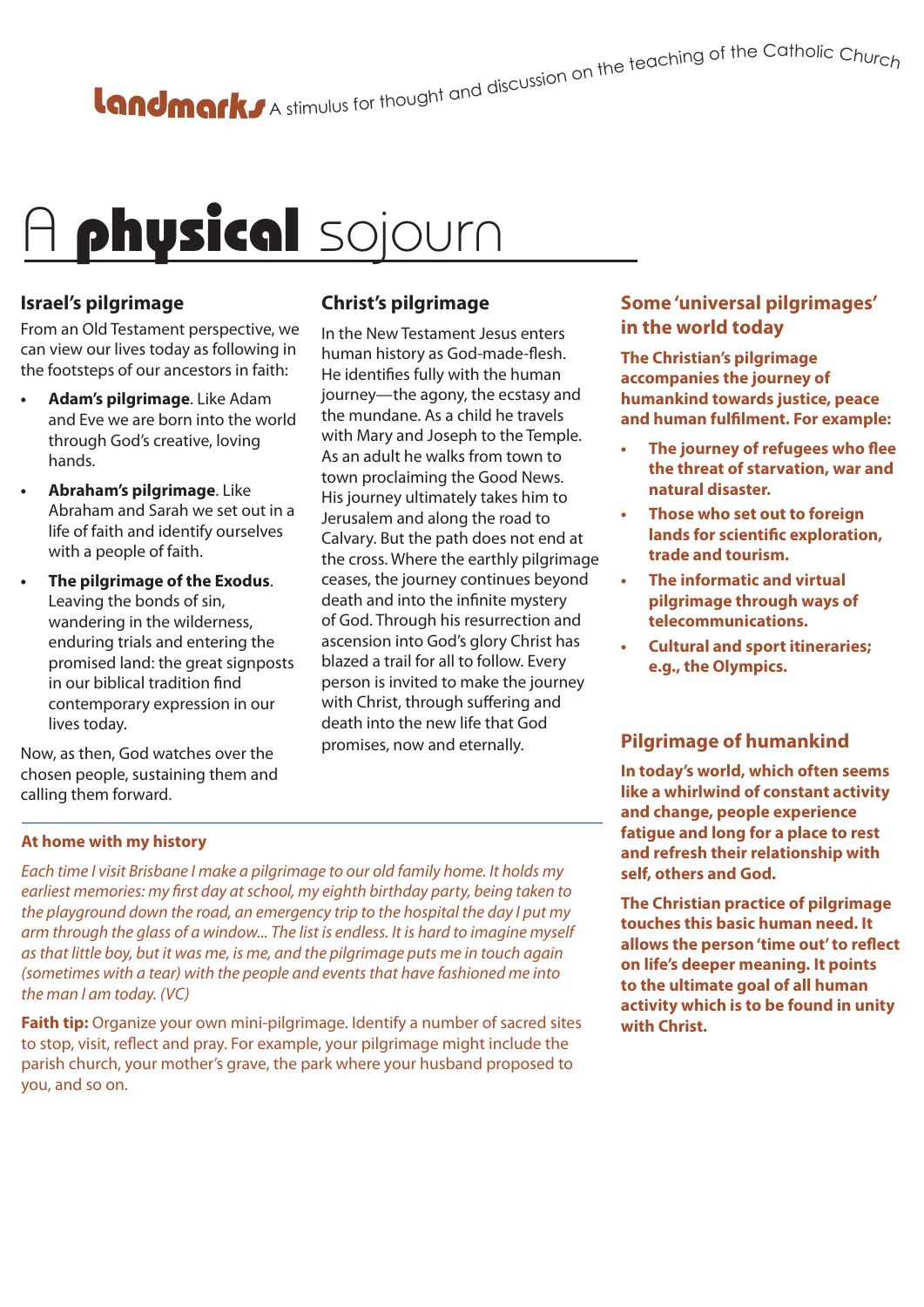A stimulus for thought and discussion on the teaching of the Catholic Churc<sub>h</sub>

## A spiritual journey

### **Some Christian pilgrimages in the world today.**

- **• International gatherings (e.g., World Youth Day).**
- **• Pilgrimages to ecumenical and interreligious meetings.**
- **• Pilgrimages to traditional shrines like Lourdes and Fatima.**
- **• The cities of Rome and Jerusalem have special significance (not only for Christians) and are destinations for many pilgrims.**
- **• Even places desecrated by sin (e.g., Auschwitz) can become destinations of pilgrimage. Expressions of sorrow and reparation can transform them into signs of the human resolve to say 'never agin' to such evil.**

#### **Pilgrimage of the Church**

Down through the centuries the life of the Church has continued to find expression in terms of a journey made in faith.

The fact that Christianity has spread across the globe gives this journey a clear geographic dimension.

The monastic tradition has highlighted Christianity as a movement towards inner enlightenment. Through detachment from earthly things one attains divine intimacy.

In each generation of Christians, different cultures have attributed sacred significance to local sites of martyrdom, the dwellings of saintly people and the places where visions and miracles were witnessed. Such sites become focal points for pilgrimages.

Although at times the spiritual ideal was clouded by abuses of power and supersitition, as a whole pilgrimages have played a sustaining role in the faith of generations of believers. From Guadalupe to Lourdes, from Aparecida to Fatima, from Santo Nino of Cebu to St Joseph of Montreal, there is a rich variety of testimony to the movement of conversion associated with pilgrimages.

By the 1960s the idea of the Church as a pilgrim people of God had found its way into the language and documentation of the Second Vatican Council. During the years of the Council the image of a 'pilgrim people' was powerfully symbolized by the pilgrimage of Pope John XXIII to Loreto (1962) and Pope Paul VI in the Holy Land (1964).

Subsequent papal pilgrimages and papal pastoral visits around the world have continued to underline the Church's Spirit-led journey through history, in dialogue with the nations of the world.

#### **Pilgrimage to the heart of a nation**

A uniquely Australian pilgrimage in the Great Jubilee Year: From 4-11 June 2000 the leaders of Christian churches, each accompanied by a young person, will journey 3600 km from Canberra to Uluru (Ayer's Rock), arriving on Pentecost Sunday for a celebration of the Holy Spirit. The ecumenical pilgirmage, which includes gatherings with representatives of Aboriginal and other local communities along the way, will be a dramatic Jubilee gesture of healing, calling people to a journey of reconciliation between the churches and between indigenous and nonindigenous Australians.

### **A pilgrimage echoes the life of faith**

**Departure. The pilgrims make the decision to go forward, conscious of their baptismal vocation.**

**Walking. The pilgrims travel in solidarity with their brothers and sisters. They prepare well for their meetings with the Lord.**

**Visit to the shrine. The pilgrims listen to the word of God and take part in sacramental celebrations.**

**Return. The pilgrims are reminded of their mission in the world as witnesses to the Good News.**

**As John Henry Newman put it: "Conscience has rights because it has duties."**